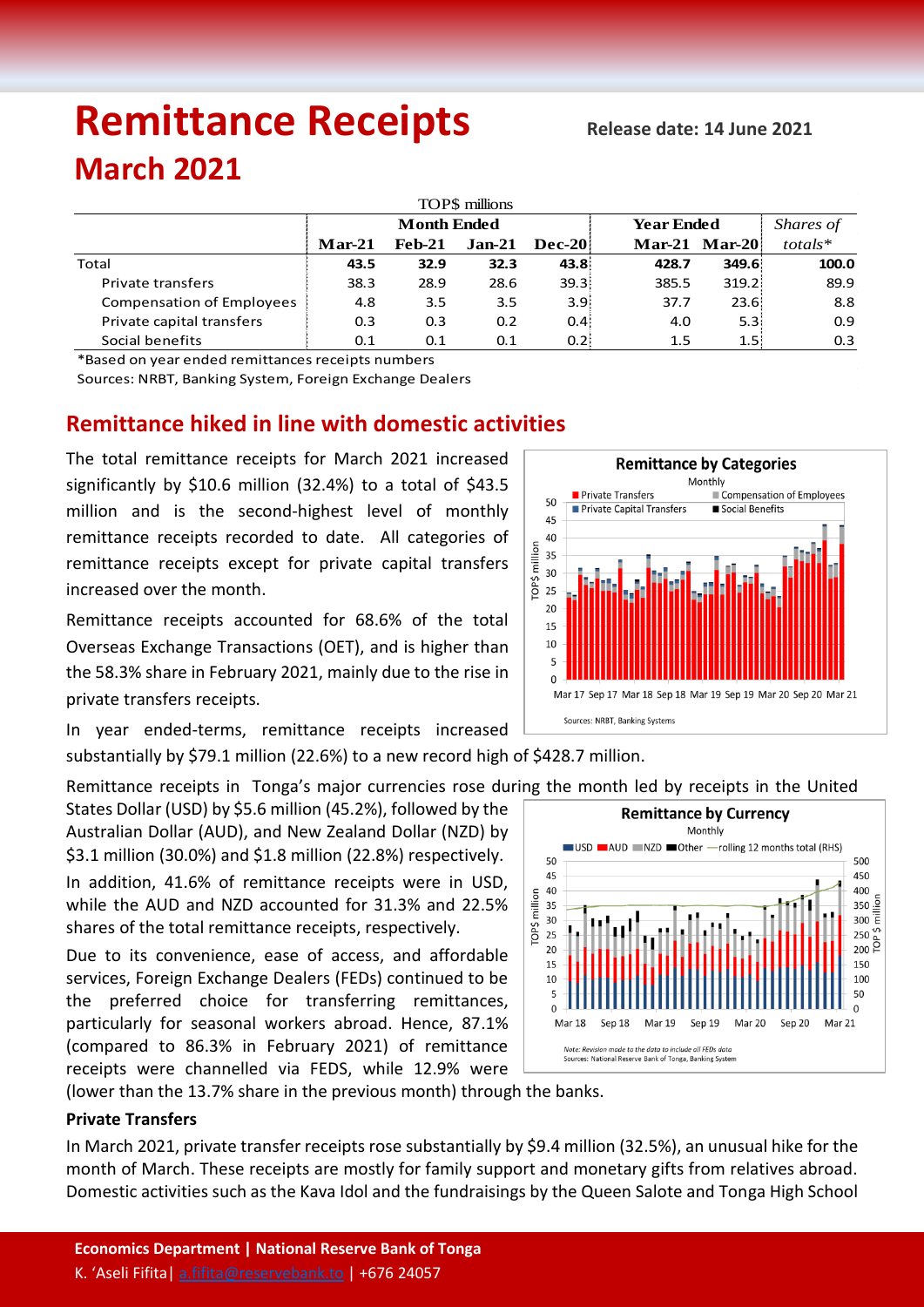ex-students were the main drivers of the inflow of private transfers. Receipts of private transfers in USD, AUD and NZD all increased by \$5.6 million (48.1%), \$2.4 million (27.1%), and \$1.6 million (23.6%), respectively.

Over the year to March 2021, private transfer receipts significantly rose by \$66.3 million (20.8%) and continues to hold the highest share of remittance receipts at 89.9%.

#### **Employee Compensation<sup>1</sup>**

The total compensation of employees increased by \$1.2 million (34.8%) in March 2021. This was supported by higher receipts from seasonal workers, from Australia, rising by \$0.6 million (40.1%), followed by New Zealand at \$0.2 million (18.9%). The total receipts from seasonal workers increased by \$0.8 million (30.8%). Other wages and salaries mostly for expatriates of international organizations in Tonga, also rose over the month by \$0.5 million. In March, ,143 seasonal workers departed for Australia and are expected to continue supporting higher receipts from seasonal workers.



Annually for March 2021, the total compensation of employee receiptsincreased by \$14.0 million (59.4%). Receipts from seasonal workers remained the largest component of employee compensation receipts at 67.1% share (compared to 66.0% share in February 2021). The remaining 32.9% share attributes to other wages and salaries. Seasonal workers receipts from Australia and New Zealand both increased by \$8.7 million (374.9%) and \$5.7 million (66.7%), respectively.

#### **Private capital transfers & Social benefits**

Private capital transfers receipts are mostly for households constructions and renovations, which slightly fell by \$0.03 million (11.1%) in March 2021. Meanwhile, social benefits slowly increased by \$0.1 million (55.3%), mostly pension funds. In year-ended terms, private capital transfers dropped by \$1.3 million (24.8%), while social benefits slightly picked up by \$0.02 million (1.4%).

## **Outlook**

 $\ddot{\phantom{a}}$ 

Remittance receipts are projected to increase in the near future due to the Easter holidays in April and the family month of May. The recent departure of seasonal workers abroad and ongoing fundraising activities by schools and communities contribute positively to the outlook. The Reserve Bank will continue to closely monitor movements in remittance receipts as it is the highest source of foreign exchange inflow for the Tongan economy.

<sup>&</sup>lt;sup>1</sup> Employee compensation is the sum of wages and salaries from the seasonal workers abroad, Tongan residents working short term overseas, and resident employees serving foreign organizations.